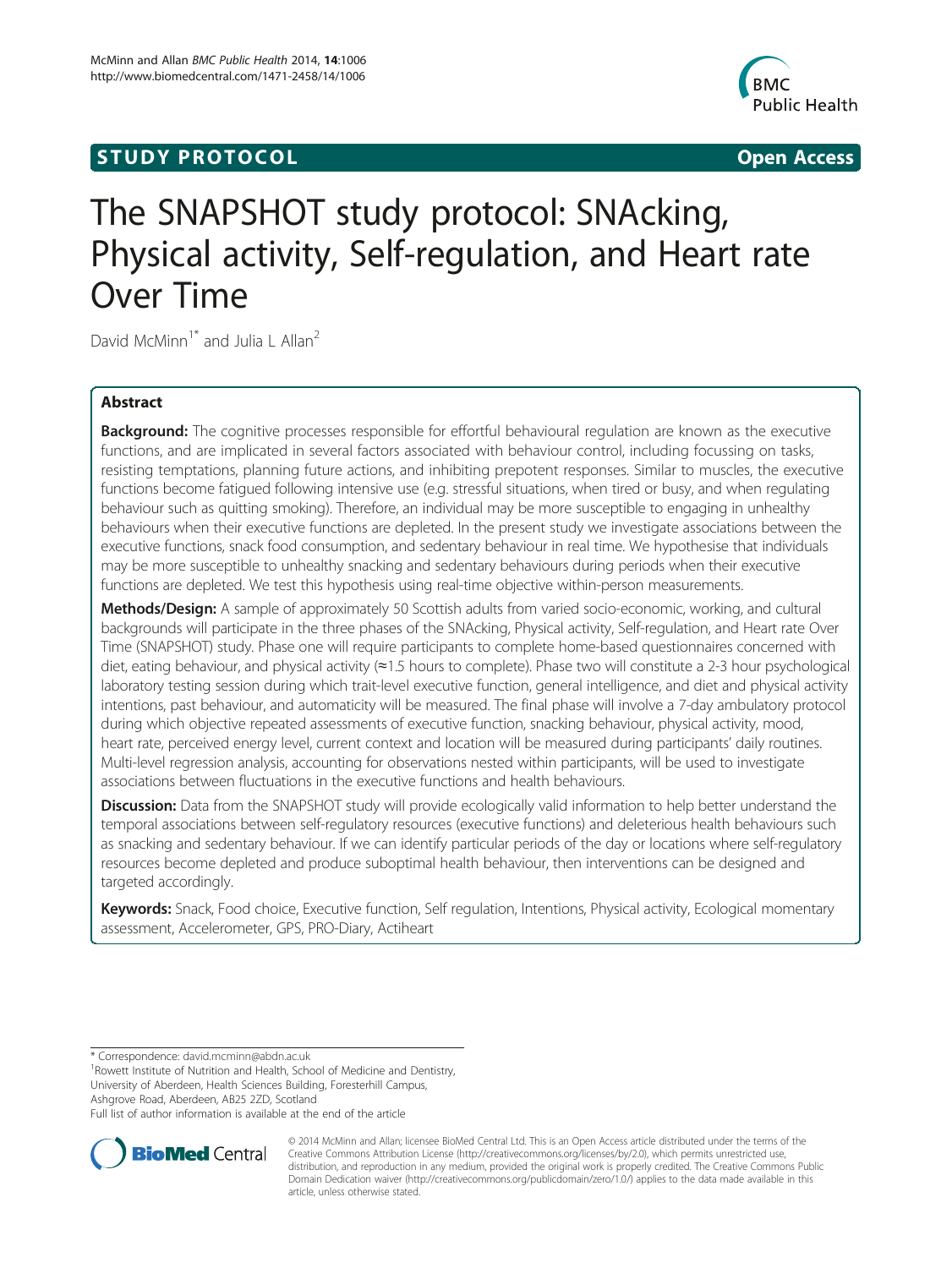#### Background

In Western developed society, we live in an obesogenic environment, where energy dense foods are readily available and there is a proliferation of labour saving devices and sedentary occupations [[1\]](#page-8-0). This means that individuals who intend to improve or maintain their health must continually choose between engaging in behaviours that are effort free and immediately rewarding (e.g. going for a drive-through meal on the way home from work), and those that are ultimately healthy but require effortful behavioural regulation (e.g. walking or cycling home from work before preparing a freshly-cooked meal).

The cognitive processes responsible for effortful behavioural regulation are known as the executive functions [[2](#page-8-0)]. These are multiple related but distinct cognitive processes involved in the planning, initiation, sequencing, and monitoring of complex goal-directed behaviour [\[3\]](#page-8-0). Deficits in these executive functions are associated with elevated body mass index and obesity in children and adults [[4-7\]](#page-8-0), increased consumption of fatty foods [\[8,9\]](#page-8-0), a reduced ability to adhere to stated dietary intentions [\[10,11](#page-9-0)], and a reduced ability to resist indulging in energy-dense foods [\[12\]](#page-9-0).

Most research linking executive function to dietary behaviour has focused on stable, trait-level differences in executive function between people. However, executive processing is resource intensive, and as a consequence, is vulnerable to transient within-person fluctuations in efficiency. In one sense, the executive functions operate like a muscle: expending regulatory energy depletes available cognitive resources and leaves individuals less able to exert further regulatory control until resources have been replenished [[13,14](#page-9-0)]. This has been demonstrated experimentally in a laboratory setting, where it has been shown that participants have reduced capacity to regulate consumption of unhealthy foods following tasks designed to deplete self-control resource [[15,16\]](#page-9-0). Situations under which executive resources may become depleted include times of stress, tiredness, when extremely busy (trying to do multiple things at once), and when trying to regulate behaviours (e.g. when quitting smoking, trying not to get angry/upset etc.). Multiple factors that replenish resources and improve subsequent attempts at behavioural regulation have been identified, most notably rest/sleep [\[17\]](#page-9-0) and increased blood glucose through consumption of high glucose foods [\[18\]](#page-9-0).

This resource-dependent variability in the capacity to regulate behavior has three interesting implications for dietary research:

1) Individuals may be more likely to succumb to dietary temptation at moments when their regulatory resources are temporarily depleted. This has been experimentally demonstrated in the laboratory setting [\[16](#page-9-0)].

- 2) These regulatory failures may be more likely to occur in individuals with low trait levels of executive function (as these individuals would be expected to have lower initial levels of cognitive resource). This has also been demonstrated in the laboratory setting [\[10](#page-9-0)].
- 3) When resources are depleted, individuals may be more likely to consume high energy foods and reduce energy expenditure in an attempt to conserve/replenish their dwindling cognitive reserves. This hypothesis, to our knowledge, remains untested.

In each case, the net result is the same; temporary reductions in executive functioning may lead to increased energy intake and decreased energy expenditure. Intriguingly, this may produce a paradoxical situation for individuals trying to eat less/exercise more, as their actions may serve to reduce the very resources they need to continue to regulate their behaviour, making healthy eating and physical activity more difficult, but even more important.

#### Aims

The SNAPSHOT study aims to examine the relationship between dietary intake (specifically snack food consumption), energy expenditure, and executive function in real time and outwith the laboratory using Ecological Momentary Assessment (EMA). If, as hypothesised, temporary depletion of executive resources renders people less able to effortfully regulate their behaviour, and encourages increases in energy intake, we would expect to find that episodes of energy dense snack consumption and sedentary behaviour are immediately preceded by drops in executive efficiency. In order to understand the determinants of any such drops in executive efficiency, variation in environmental, social and contextual factors will be recorded. As such, we will be able to identify factors which, if altered, may help to provide an environment that is supportive rather than disruptive to an individual's attempts to effortfully regulate their behaviour.

SNAPSHOT will assess snack food consumption in particular because, although snacks are theoretically supplementary to the main diet, they represent a major source of caloric intake [[19](#page-9-0)]. Snack foods are typically highly palatable and because they are usually energy-dense (i.e. they contain comparatively more calories per portion size than other foods) they are easy to over consume, leading to a higher caloric intake and ultimately weight gain [\[20,21](#page-9-0)]. Regarding the physical activity component of the present study, it has been shown that sedentary behaviour is particularly detrimental to health [[22](#page-9-0)], because not only is it associated with the absence of physical activity, it is also frequently associated with snacking; particularly so in the case of television viewing [\[23-25\]](#page-9-0).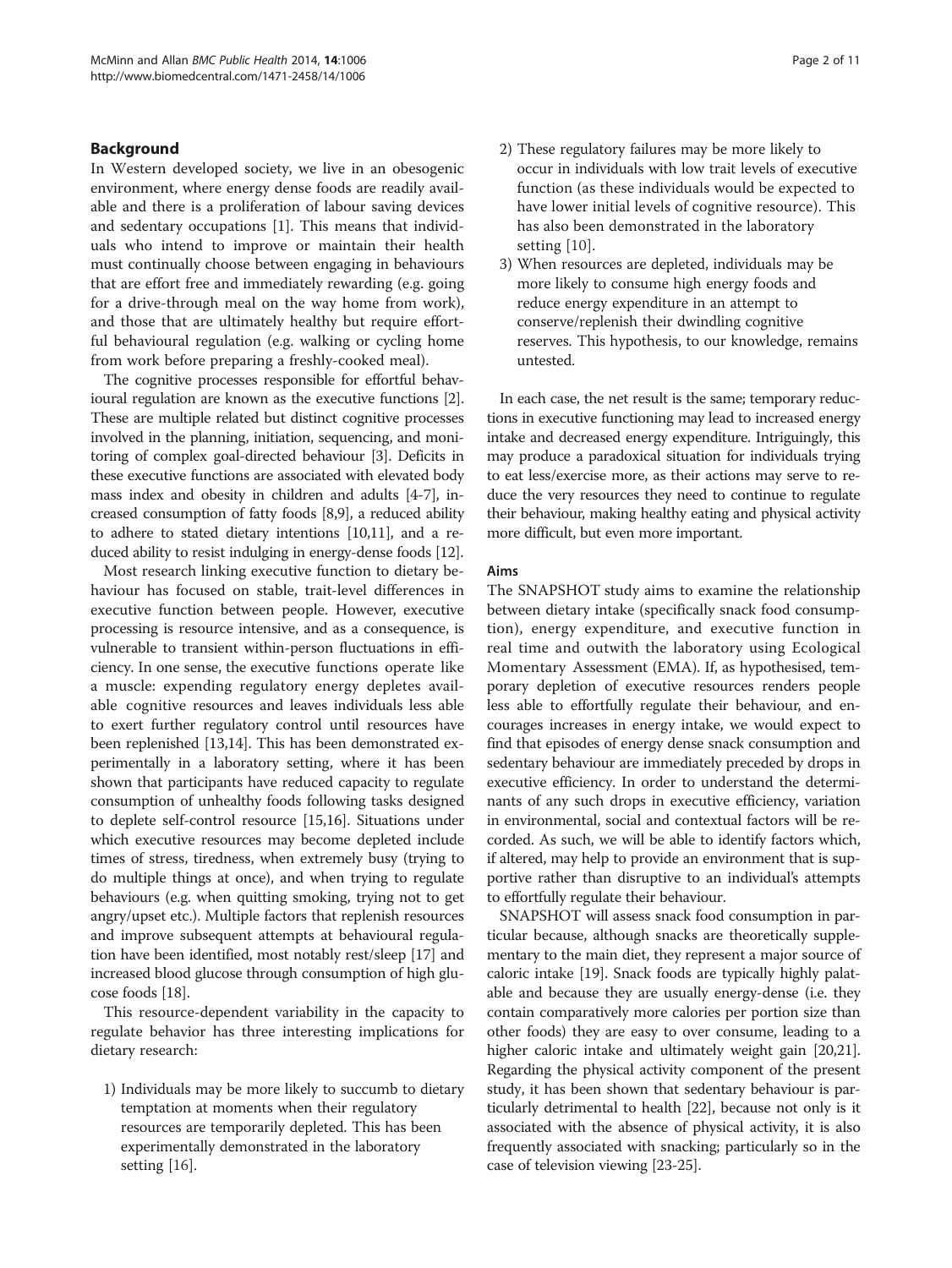Findings from the SNAPSHOT study will help to address the following specific research questions:

- 1) Do individuals with low trait levels of executive function engage in more high-calorie snacking and sedentary behavior than others?
- 2) Are episodes of high calorie snacking and sedentary behaviour immediately preceded by state reductions in executive function efficiency?
	- a) Is any such effect moderated by higher levels of trait executive function (i.e. do higher initial cognitive reserves protect against depletion)?
- 3) Are reductions in executive function efficiency associated with particular contextual/environmental factors?
- 4) Are episodes of high calorie snacking and sedentary behavior associated with particular contextual/ environmental factors independently of executive functioning?
- 5) Is energy dense snacking related to reductions in physical activity in real time (i.e. do individuals appear to simultaneously increase intake and decrease expenditure)?

# Methods/Design

#### Ethical approval

Ethical approval for all procedures was granted by the College of Life Science and Medicine Ethical Review Board at the University of Aberdeen (CERB/2012/8/761), and all procedures adhere to the Declaration of Helsinki. All participants will provide written informed consent prior to study participation.

# Target population

We aim to recruit adults from a wide variety of backgrounds in terms of occupation, social status, age, and weight. Potential participants will be excluded if they 1) are taking medication that may alter natural heart rhythms (as heart rate measures will be taken), 2) are not fluent in English, 3) are younger than 18 years, 4) have auditory problems that may prevent them hearing a reminder alarm used with one of the measurement instruments, and 5) have motor problems that may prevent them making speeded button presses during some of the psychological tests.

#### Recruitment strategy

Recruitment started in February 2013 and will continue simultaneously with data collection through 2014 until a sample of around 50 participants has been achieved. Participants will be recruited using various methods including 1) study posters and flyers around University of Aberdeen buildings and local businesses, 2) distribution of a press-release to local and national media giving

details of the study, and 3) creation of a study website ([http://www.abdn.ac.uk/snapshot/\)](http://www.abdn.ac.uk/snapshot/) in order to attract potential participants and to provide existing participants with relevant study information. Recruitment materials will contain study team contact details so that interested individuals can request a study information sheet providing additional details on the study protocol and inclusion and exclusion criteria.

# **Protocol**

The SNAPSHOT study will consist of three phases. The first of these is a home-based phase where participants will be sent three questionnaires about diet and physical activity by post. These questionnaires will take approximately 1.5 hours to complete, and will be returned to the research team using a pre-paid envelope. The second phase will involve a 2-3 hour laboratory visit during which participants complete several written and computerised psychological tests, primarily related to the executive functions. Participants will be invited to take part in phase-2 as soon as is practicably possible following receipt of their completed phase-1 questionnaires, preferably within one or two weeks. Phase three will involve a 7-day real-time measurement period, during which participants will wear an accelerometer, GPS tracker, heart rate monitor, and electronic diary during waking hours in order to establish levels of snack consumption, fruit and vegetable consumption (as a comparator to unhealthy snacking), executive function, mood, physical activity, sedentary behaviour, environmental location, and heart rate. Phase three will commence immediately on completion of the phase two laboratory testing session (i.e. participants will leave the laboratory wearing the various measurement devices), regardless of the day of the week and will run for 7 days. A member of the research team will arrange to collect the measurement equipment from the participant at the end of the 7 days of monitoring, and participants will be offered the opportunity to receive a summary of data from each of the measurement devices and an overview of the aims of the project. A nominal award of £20 vouchers for a well known food and clothes retailer will be provided to participants on completion of the study. This is in recognition of the time and effort required from participants.

#### Measures

Multiple known determinants of diet and physical activity (e.g. intentions, eating style, past behaviour, etc) will be assessed in addition to the core executive function measures so that (a) the target behaviours of the sample can be adequately described, (b) known predictors can be controlled for in data analyses, and (c) it is possible to test whether executive function moderates the effect of known predictors (e.g. as has been shown in the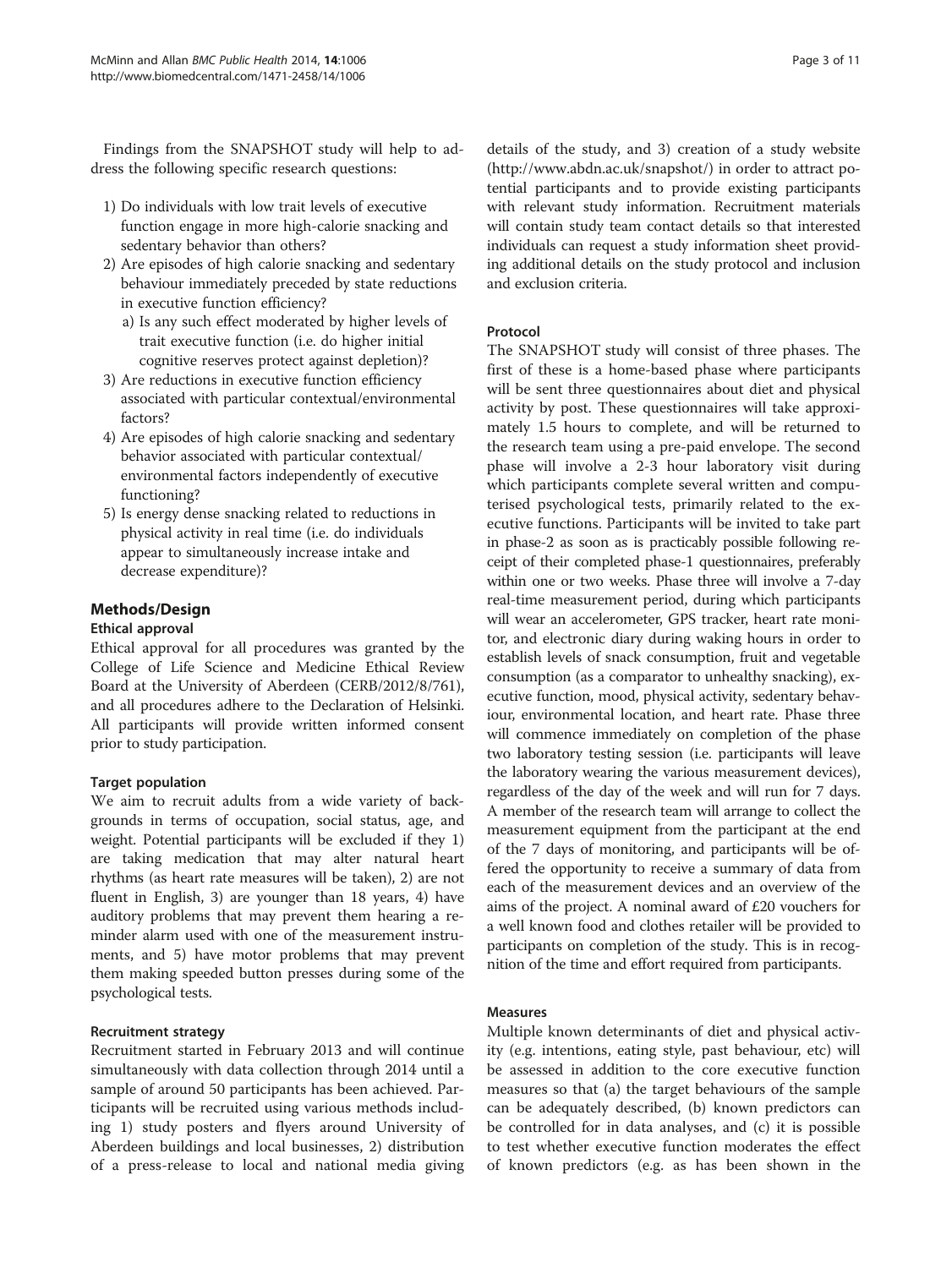relationship between dietary intentions and behaviour; Allan et al. 2011 [[10\]](#page-9-0)).

# Home-based phase

# Eating style

Eating style will be assessed using the 33 item Dutch Eating Behaviour Questionnaire [\[26\]](#page-9-0). The DEBQ comprises three subscales measuring; 1) emotional eating, defined as the tendency to eat in response to emotional states such as anxiety or anger, 2) external eating, defined as the tendency to eat in response to external food cues such as the sight or smell of food, and 3) restrained eating, defined as the tendency to overeat following a period of dietary restraint. Responses are made using a 5-point Likert scale. The reliability and validity of the DEBQ has been established [[27\]](#page-9-0), and recent research has linked high scores on the external eating subscale to the propensity to eat energy dense snacks during periods of sedentary behaviour [\[28\]](#page-9-0). The DEBQ takes 3-4 minutes to complete.

# Typical dietary intake

Typical dietary intake will be measured using the Scottish Collaborative Group Food Frequency Questionnaire version 6.6. The SCG-FFQ consists of 170 foods and drinks grouped into 19 categories, plus an additional three sections on consumption of foods and drinks not listed in the main questionnaire, dietary supplements, and additional information. Common portion sizes for each food/drink are given (e.g. Bread: 1 medium slice) and participants indicate how many portions of each food they eat a day and how often this consumption occurs over the course of a week. All questions are asked with reference to typical diet over the preceding 2-3 months. Photographs illustrating standard portion sizes are given on the front page of the questionnaire. The resultant data will be used to obtain estimates of each participant's total caloric intake and consumption of important food groups. The SCG-FFQ has been validated in both young and old adults against 4-day weighed intakes [[29,30](#page-9-0)] and takes 20-30 minutes to complete.

#### Self-reported physical activity

Self-reported physical activity levels will be assessed using the International Physical Activity Questionnaire (IPAQ). The IPAQ is a 27-item questionnaire used to generate data on physical activity over the last 7 days. Activity data are collected for the following domains: work, house and garden work, travel from place to place, and spare time (recreation, exercise, or sport). For each domain, participants are questioned about the number of days (frequency) and hours and minutes per day (volume) that they spend at different activity intensities (i.e. vigorous and moderate). Additionally, the final two items ask about

hours and minutes spent per day sitting on weekdays and weekend days (i.e. sedentary behaviour). The IPAQ has acceptable validity when assessing levels and patterns of activity in healthy adults and correlates well with objective accelerometer-based measures of total activity [\[31](#page-9-0)]. The IPAQ takes approximately 5 minutes to complete.

#### Laboratory phase

Participants will be invited to attend the laboratory phase of the study in a university campus building for a weekday morning or afternoon slot. If the proposed time does not suit the participant, due to work commitments for example, an evening or weekend slot will be offered.

#### **Demographics**

Participants will be required to attend the laboratory session in a non-fasted state, wearing regular comfortable clothing. At the beginning of the laboratory session participants' age, gender, years spent in formal education, highest educational qualification, household income, occupation, occupation physical activity level (sedentary, moderately active, or active), and postcode (zip-code) will be recorded. Height will be measured using a stadiometer (Seca 213, Hamburg, Germany) and weight will be measured using scales (Seca 813, Hamburg, Germany). Body mass index (BMI) will be calculated using these height and weight values. Inclusion and exclusion criteria will also be assessed at this point.

#### Executive function measures

Executive function will be measured using the Cambridge Automated Neuropsychological Test Battery (CANTAB), the verbal fluency task from the Delis Kaplan Executive Function System [\[32\]](#page-9-0), and the Behavior Rating Inventory of Executive Function – Adult Version® (BRIEF-A) [[33](#page-9-0)].

CANTAB® is an automated, computerised, cognitive test battery that is considered to be the gold standard in cognitive testing. The tests are language independent, have parallel forms to allow repeat testing, are well validated, and have a large normative database. Participants will complete six executive function-related tests over a period of approximately 60 minutes. These are: 1) attention-switching (ability to switch attention between the direction of an arrow and its location on the screen and to ignore taskirrelevant information in the face of interfering or distracting events; taking approximately 7 minutes to complete), 2) intra-extra dimensional set shifting (a test of rule acquisition and reversal, similar to the Wisonsin Card-Sorting test; taking approximately 8 minutes to complete), 3) spatial working memory (a test of the participant's ability to retain spatial information and to manipulate remembered items in working memory; taking approximately 8 minutes to complete), 4) stockings of Cambridge (a spatial planning test; taking approximately 10 minutes to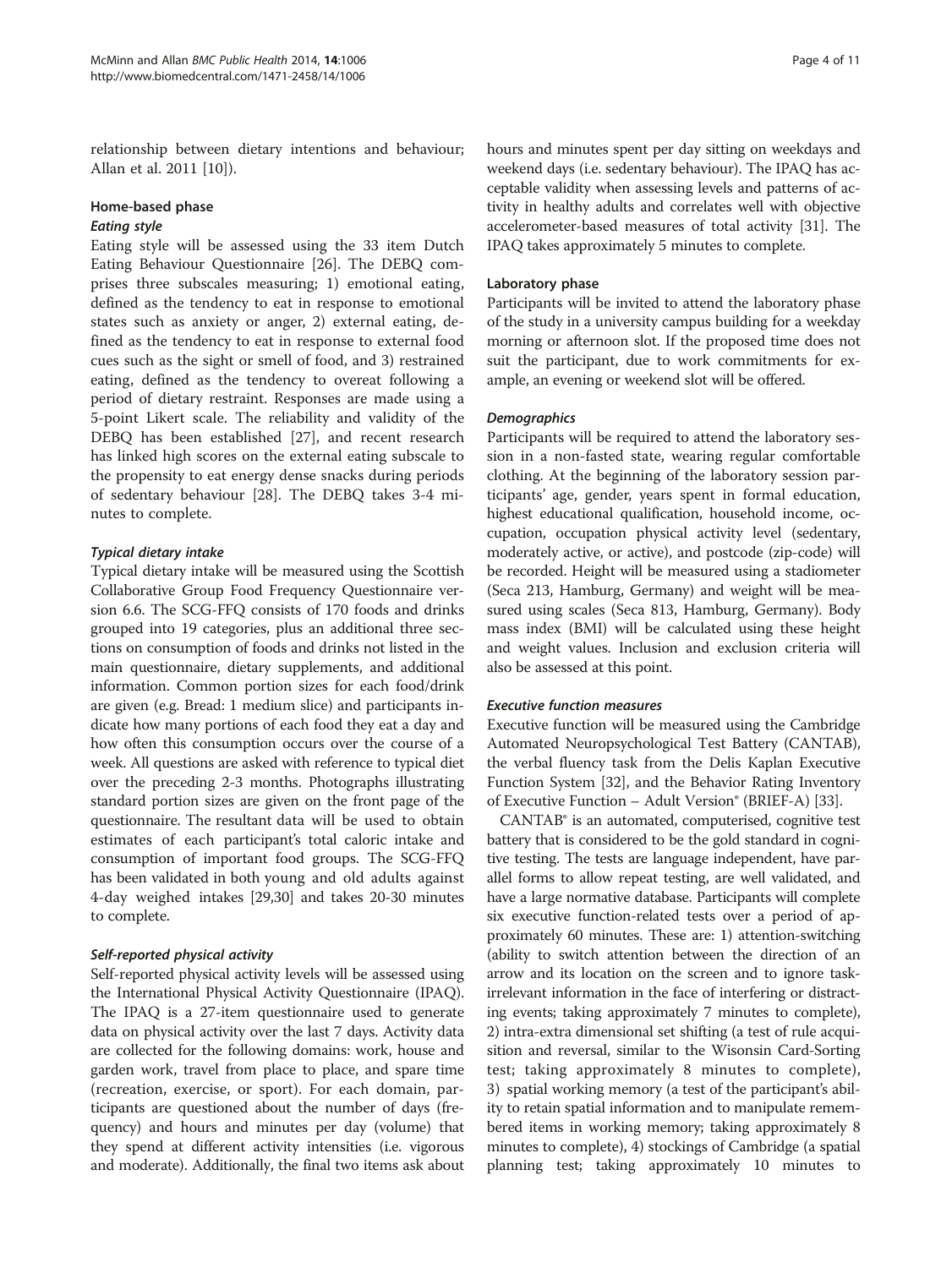complete), 5) choice reaction time (a 2-choice reaction time test involving two possible stimuli and two possible responses; taking approximately 7 minutes to complete), and 6) the stop-signal test (a measure of an individual's ability to inhibit a prepotent response; taking approximately 20 minutes to complete). All participants will complete a motor screening task first to familiarise themselves with the touch screen system.

The verbal fluency task (D-KEFS) [\[32\]](#page-9-0) requires participants to name as many words as they can that begin with each of 3 letters (F, A, and S). They have 60 seconds per letter. Completion of the full task takes approximately 5 minutes. Participants are instructed to avoid names, place names, numbers, repetitions, and the same word with different endings (e.g. fish, fishing, fished). Higher scores indicate high levels of cognitive flexibility. Raw scores are converted to scaled scores normed by age and gender. The verbal fluency task is sensitive to differences between individuals with impaired executive functions and nonimpaired controls [\[34,35](#page-9-0)].

Finally, the BRIEF-A [\[33\]](#page-9-0) is a 75-item standardized paper and pencil measure that captures an adult's perceived executive function efficiency and self-regulatory ability in their everyday environment. The BRIEF-A takes 8-10 minutes to complete. The self-report version used here taps two global factors of executive function: behavioural regulation (comprised of inhibition, shifting, self-monitoring, and emotional control) and metacognition (comprised of initiation, working memory, planning, organisation of materials, and task-monitoring). The measure includes three additional validity scales measuring Negativity, Inconsistency, and Infrequency. The BRIEF-A is standardized and validated for use with men and women aged 18 to 90 years. The normative sample includes adults from a range of racial/ethnic backgrounds, educational backgrounds, and is matched to U.S. Census data [\[36\]](#page-9-0). The BRIEF-A has demonstrated high internal consistency (alphas range from .93-.96), good test-retest correlations (.82-.93 over 4 weeks), and adequate convergent and divergent validity [\[37\]](#page-9-0).

# Dietary and physical activity intentions, past behaviour, and automaticity

Dietary intentions will be measured using six items. The stem 'over the next week…' will be followed by 'I intend to avoid eating', 'I want to avoid eating', and 'I expect to avoid eating', in relation to 'non-core snacks like cakes, biscuits, crisps and sweets', and 'I intend to eat', 'I want to eat', and 'I expect to eat', in relation to '5 portions of fruit and veg a day'.

Past dietary behaviour will be assessed with 2 items: 'Over the last week…' 'I avoided eating non-core snacks like cakes, biscuits, crisps and sweets', and 'I ate 5 portions of fruit and veg a day'. Responses to each of these items will be made using a 5-point Likert scale from Strongly Agree – Strongly Disagree.

Dietary automaticity will be assessed using the 4 item Self Report Behavioural Automaticity Index [[38\]](#page-9-0) for 'Eating non-core snacks like cakes, biscuits, crisps and sweets is something…' and for 'Eating 5 portions of fruit and veg a day is something…', followed by 'I do automatically', 'I do without having to consciously remember', 'I do without thinking', and 'I start doing before I realise I'm doing it'. Responses ranged from 1 (strongly agree) to 7 (strongly disagree).

The previously described items were altered to measure physical activity intentions, past behaviour, and automaticity, in relation to the target behaviours of 'doing at least 30 minutes of moderate activity on most days of the week' and 'spending less than 2 hours of my leisure time each day sitting down (e.g. watching TV, at the computer, etc)'. Completion of the diet and physical activity intention/past behaviour/automaticity items takes 3-4 minutes.

# General intelligence

Raven's Standard Progressive Matrices (SPM) [\[39](#page-9-0)] will be used to assess general intelligence. SPM consists of 60 non-verbal multiple choice puzzles where participants must correctly choose from a selection of elements the one that best completes a pictured pattern. The test is well validated and normed for use with individuals 17 years and older [\[40](#page-9-0)]. Completion takes 20-30 minutes.

#### Factors influencing reporting style

The 20-item Positive and Negative Affect Schedule (PANAS) [\[41](#page-9-0)] will be used to measure general affect, so that the effect of negative mood on reporting can be controlled for. Participants rate the extent to which they have experienced each of ten positive emotions (interested, excited, strong, enthusiastic, proud, alert, inspired, determined, attentive, active) and 10 negative emotions (afraid, distressed, upset, guilty, scared, hostile, irritable, ashamed, nervous, jittery) over the last few weeks, using a five-point scale from 'very slightly or not at all' to 'very much'. There is good reliability and validity evidence for the PANAS [\[42\]](#page-9-0) and the measure takes approximately 3 minutes to complete.

The 16-item Social Desirability Scale [[43\]](#page-9-0) is a measure of the tendency to present oneself in a socially desirable way. Participants will be asked whether a range of socially desirable but infrequent and socially undesirable but frequent behaviours are things that they do ('true' or 'false'). Completion takes around 5 minutes. Higher scores indicate greater social desirability bias. This measure is used to control for the effects of social desirability bias in questionnaire reporting and has adequate reliability and validity [\[43](#page-9-0)].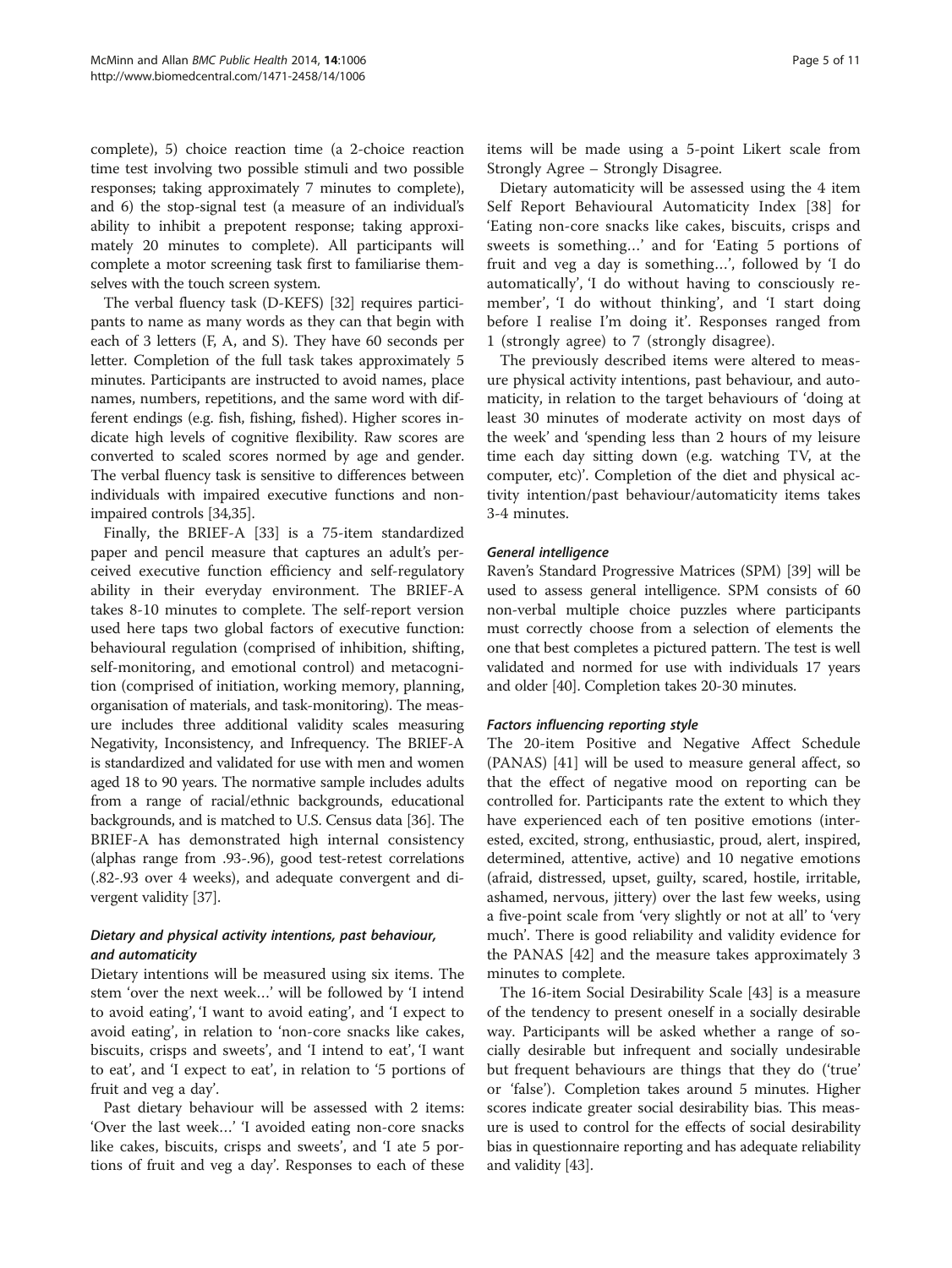#### Subjective social status

A visual scale represented by a ten-rung ladder will be used to measure individual's subjective social status. Participants are instructed to place an 'x' on the rung that they feel best represents where they stand at their current point in life, relative to other people in the UK, in terms of wealth, education, and job status. Completion takes less than a minute. Subjective social status has been shown to be a good predictor of health status and health status change [\[44\]](#page-9-0).

Test order will be randomly determined for each participant using a random number generator. At the end of the laboratory session participants will be given a booklet containing information relevant to the week of real-time assessment. This will contain a study overview, researcher contact details, descriptions of each of the measurement devices to be used, and some frequently asked questions. Additionally, the booklet will contain descriptions of the non-core snack foods of interest in the study, descriptions of sedentary, moderate, and vigorous activity, and definitions of fruit and vegetable portion sizes. The research team member will talk through the information book with the participant and answer any questions regarding the real-time measurement phase of the study.

#### Real-time measurement phase

Real-time measurements of snacking, fruit and vegetable consumption, physical activity, mood, context, and executive function will be recorded using the PRO-Diary (CamNtech Ltd., Cambridge, UK). The PRO-Diary is a compact wrist-worn electronic diary that will be used to gather self-reported data. The device measures  $5.1 \times 3.4 \times$ 0.8 cm and weighs 16 g. The rechargeable battery lasts for up to 30 days (depending on usage). The PRO-Diary is wrist-worn so participants are unlikely to leave it somewhere, as they might with a similar non-wristworn device e.g. a PDA. Additionally, the device records the time of an event and therefore data can be timematched to data from other measures (i.e. GPS and activity monitor). There is little available validity evidence for this device, but responses seem to correspond well with those made using traditional pen and paper scales [[45\]](#page-9-0). The PRO-Diary will be used in the present study to measure the behaviours and psychological constructs of interest; namely non-core snack food consumption, portions of fruit and vegetables consumed, time spent in moderate and sedentary behaviours, mood, context, and executive function.

# Schedule

The diaries will use a fixed-interval measurement schedule, giving an audible alarm (beep) every 60 minutes between the hours of 7.50am and 9.50pm. This assessment schedule was chosen to (a) minimise recall errors associated with longer assessment windows, (b) ensure that all episodes of snacking over the day are captured, (c) to minimise interruption to scheduled tasks likely to begin on the hour (e.g. appointments, classes, meetings), and (d) to allow data to be subdivided into 1 hour periods to facilitate integration with data from multiple other devices. The diaries include a snooze function to delay inconvenient responses. If the participant chooses to snooze or ignore the diary, it will beep again in 20 minutes (i.e. 10 minutes past the hour).

#### Food intake

The target dietary behaviours to be measured are eating 'non-core' snack foods and eating fruits and vegetables. Participants will be presented with the statement 'Over the last hour', and will respond 'yes' or 'no', in relation to having eaten any of the following snack foods: Chocolate/ sweets, Biscuits/cakes/pastries, Crisps/savoury snacks, Savoury pies/pastries, Takeaway /fast food, Soft drinks, and Alcohol. These snacks are defined as non-core foods; that is foods that are surfeit to daily requirements, and are not classified within any of the main food groups recommended for daily consumption [[46](#page-9-0)]. If participants respond 'yes' to having eaten any of these snacks, they will then be asked to indicate the portion size from the following options: small, typical, or large/multiple. In order to assess fruit and vegetable consumption participants will report how many portions they have consumed in the past hour, on a scale of 0 to 5.

#### Self-reported activity/sedentary behaviour

The target activity behaviours are time spent in moderate/ vigorous physical activity and time spent in sedentary behaviours. Participants will be presented with the statements 'Minutes moderately/vigorously active?' and 'Minutes sitting?', and will respond on a scale of 0 to 60 minutes (in 5 minute increments) for each. As participants' interpretations of terms such as active and sedentary may vary markedly, they will be provided with definitions and examples of each construct in the participant information booklet. Again, these questions will be asked in relation to 'over the last hour'.

#### Mood

Information on mood will also be collected. We are specifically interested in three aspects of affect. These are hedonic tone, tense arousal, and energetic arousal [\[47](#page-9-0)]. These three dimensions are important for the current study research questions because positive affect (hedonic tone) is known to replenish self regulatory resources [[48](#page-9-0)], and stress (tense arousal), perceived tiredness, and lack of energy (energetic arousal) are all associated with selfregulatory depletion [[49,50\]](#page-9-0). Each of the sub-components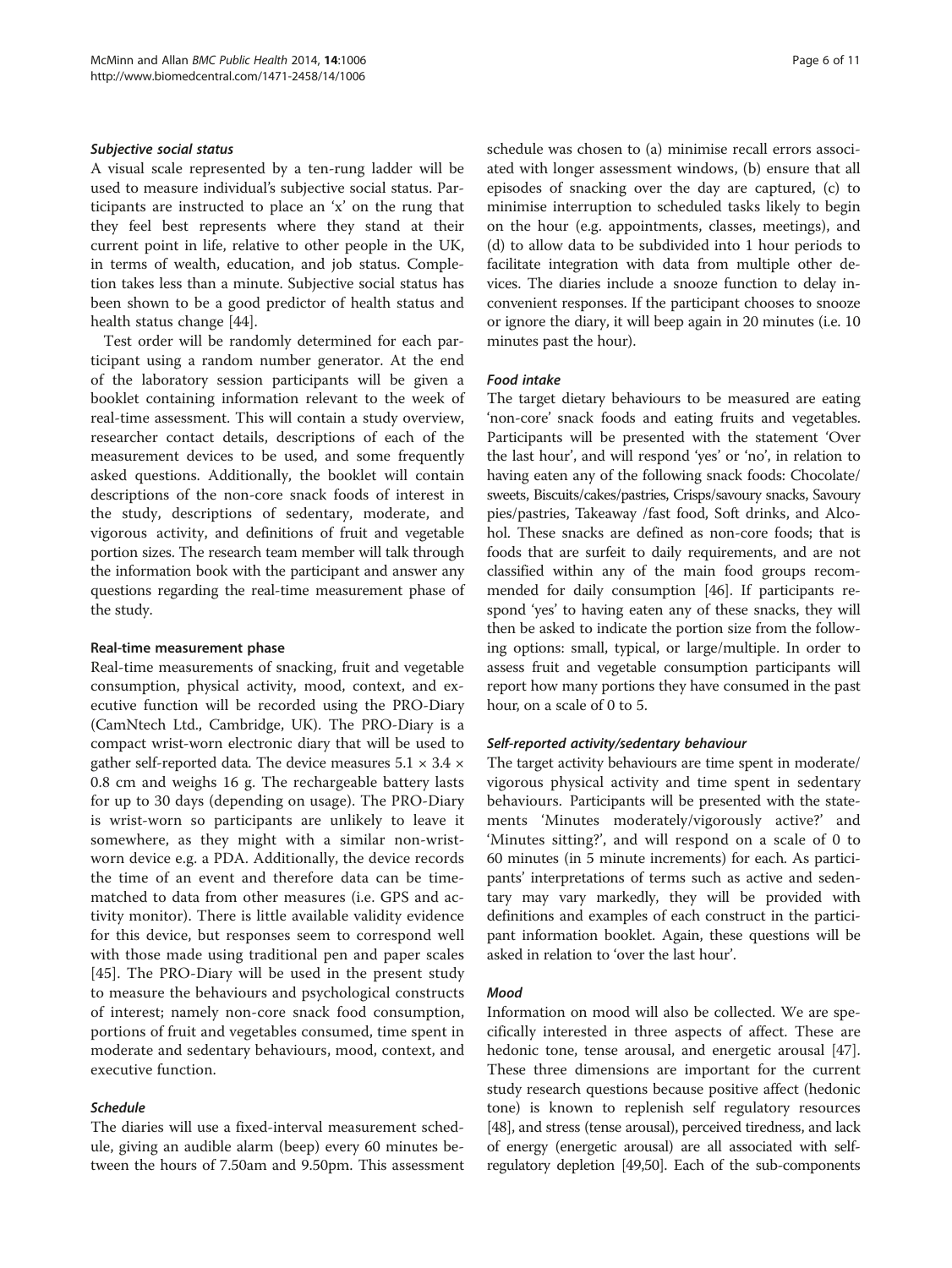of affect will be represented by two items. These are happy and sad (hedonic tone), calm and stressed (tense arousal), and alert and tired (energetic arousal). These items will be rated on uni-polar scales from 0-100, anchored with 'Not at all' and 'Extremely'. Responses for each item will be in relation to 'Just before the beep, I was…'.

# Contextual factors

Information on context will be recorded because we are interested in the association between individual's decisions in relation to their social and physical environment. Using the prompt 'Just before the beep, I was…', participants will provide information on 1) their level of hunger (response on a sliding scale anchored with 'Not at All' and 'Extremely'), 2) who they are with (response options include alone, friends, family, colleagues, other), 3) where they are (response options include home, work, outdoors, car, shops/pub/restaurant, other), and 4) what they are doing (response options include work, domestic chores, childcare, socialising, travelling, TV/computer, sports/exercise, eating/drinking, nothing, other).

# Executive function

Finally, immediately following response to these questions participants will complete a specially designed objective assessment of their executive function levels, known as a GoNoGo task. This task requires the rapid initiation and inhibition of responses, providing a measure of a participant's ability to regulate behaviour in line with demands. Participants are presented with a randomly ordered sequence of letters (Ms and Ws) each displayed for 500 ms. Inter stimulus interval (ISI) varies from trial to trial between 5 different (but equi-probable) intervals: 1300 ms, 1500 ms, 1700 ms, 1900 ms, and 2100 ms. Participants are asked to respond as quickly as possible to Ms ('Go') by pressing a button on the diary, and to make no response to Ws ('NoGo'). Participants will complete a block of 50 experimental trials every hour, comprising 40 Ms and 10Ws (80%:20% ratio of Go:NoGo). Reaction time to Go stimuli and incorrect responses to NoGo stimuli are recorded. Greater numbers of commission errors (i.e. Go to NoGo stimuli) indicates poorer inhibition. As stimulus order is not predictable, practice effects on repeat assessment of this task are likely to be minimal. Participants will spend approximately 3 minutes every hour completing the questions and GoNoGo task. This will be shorter if the participant indicates that they have consumed no food during the preceding hour, as the question schedule is designed to skip the food-related questions in such cases.

# Objectively measured physical activity

In addition to the self-reported diary entries, physical activity will be continuously objectively recorded using the Actigraph GT3X + accelerometer. The ActiGraph

GT3X + is a small  $(4.6 \text{ cm} \times 3.3 \text{ cm} \times 1.5 \text{ cm})$  and lightweight (19 g) tri-axial activity monitor that provides data on physical activity including activity counts, energy expenditure, steps, and activity intensity (METs). The device will be hip-worn on an elastic belt and activity will be measured across three planes (vertical, front-to-back, and side-to-side). The GT3X + has an inclinometer to determine subject position (e.g. sitting, lying, and standing) and to identify periods when the device is removed. Data are recorded in a raw format, using a sampling rate of 30 Hertz. Data filtering and epoch selection will be performed after data collection; an epoch of 1 minute will be selected to allow for data integration with data from other devices. The device is capable of collecting data for up to 40 days, using its 512 MB of available memory, comfortably accommodating our 7-day protocol. The  $GT3X + has$ been shown to be a valid measure of physical activity when worn on the waist [[51](#page-9-0)].

# Heart rate and heart rate variability

The Actiheart (CamNtech Ltd. Cambridge, UK) is a chestworn device (attached via ECG pads) that very accurately measures heart rate and physical activity (activity is measured using an accelerometer- piezoelectric element). Available epochs (sampling periods) are 15 s, 30 s, or 1 min, and data can be collected for a maximum of 4 days when set to record heart rate variability data (an indication of the variation in time intervals between heart beats). There is strong validity and reliability evidence for the Actiheart [[52](#page-9-0)]. Using this device average beats per minute (BPM), and the average of the absolute values of successive differences in R-R intervals in msec (mean of successive differences) will be recorded. The latter is highly correlated with vagal sources of heart rate variability (HRV) [[53](#page-9-0)]. Tonic heart rate variability (HRV) may be a physiological indicator of the current level of cognitive, emotional, and behaviour regulation [[54,55\]](#page-9-0). HRV reflects the effects of sympathetic and parasympathetic neural activity on the beat to beat variation in heart rate. Importantly, the neural structures involved in modulating HRV are also linked to the brain structures involved in the control of higher order goal directed action [\[56\]](#page-9-0), and higher HRV is linked to several facets of executive functioning, including cognitive flexibility, less negative affect during stress emotion regulation, less experience of negative affect during stress, effective impulse control, and critically for the present study – resisting dietary temptation [\[57-](#page-9-0)[61](#page-10-0)]. Participants will be instructed to wear the Actiheart during waking hours only, for the first four days of the 7-day measurement period as the device can only record data for this period of time.

# Location

Participants' location will be tracked using the iTrail (BrickHouse Security) GPS device. The iTrail is a small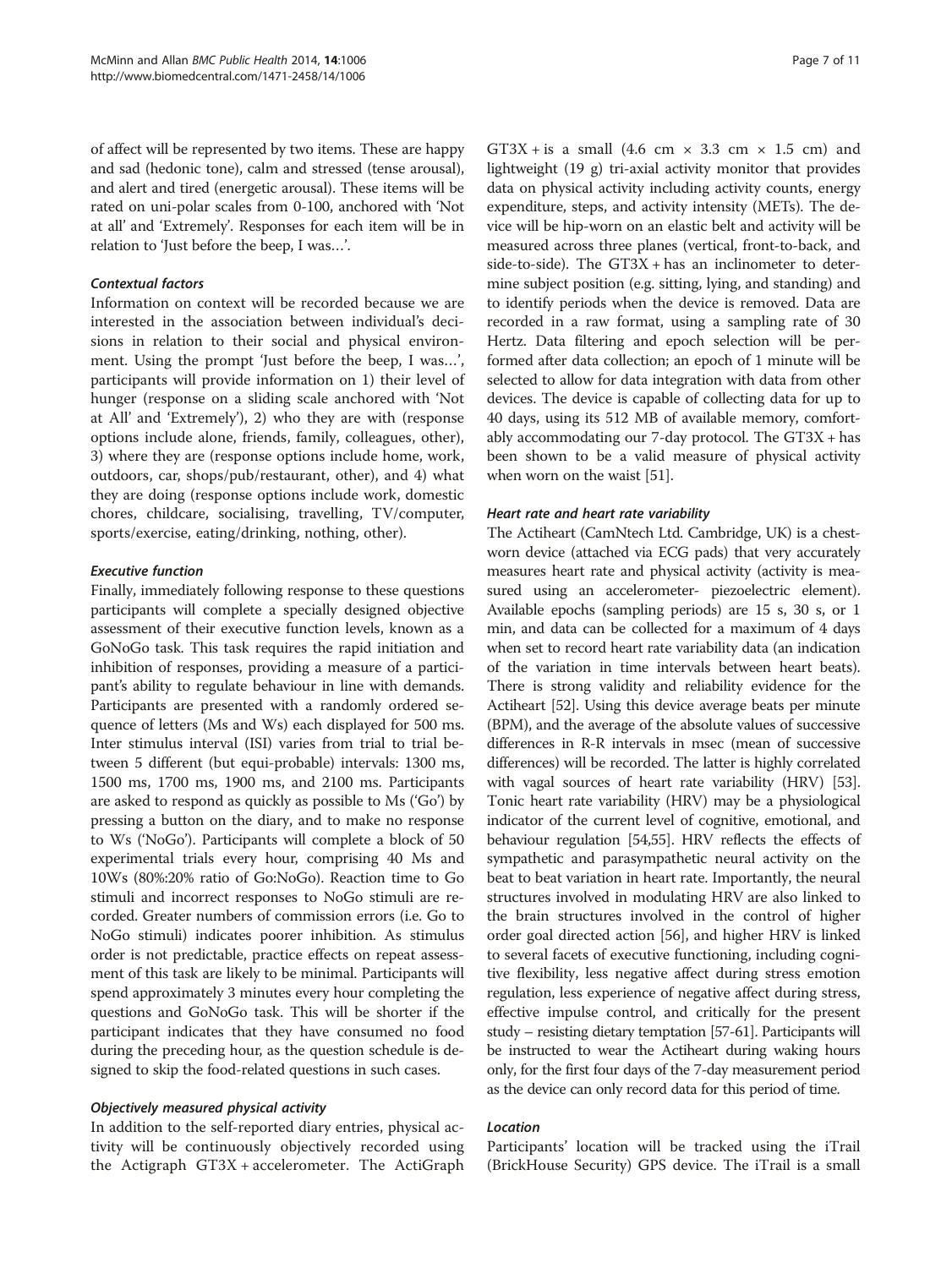<span id="page-7-0"></span> $(4.6 \text{ cm} \times 4.1 \text{ cm} \times 1.3 \text{ cm})$  and lightweight  $(37g)$  GPS tracking device. Data (map co-ordinates) are collected at 1-minute intervals, and stored across the first 5 of the 7 measurement days (the device only has sufficient battery life to record for 5 days). The iTrail will be positioned on the elastic belt alongside the Actigraph GT3X+. The device has only one button on the front which will be disabled during initialization, meaning that participants will not be able to tamper with the device or press the button unintentionally. Data from this device will be integrated with information from a Geographic Information System (GIS) to provide information about distance from food outlets, distance from home/work, distance from green-space, and distance from recreational facilities. Additionally, because all the data collected using the devices mentioned above are time-stamped; they can be time-matched to investigate how the different behaviours of interest co-occur.

All devices involved in the study will be worn during waking hours only. At the end of the real time measurement period, a member of the research team will collect all measurement equipment from each participant.

#### Data processing

The multiple measurements obtained at several time points each day across seven days generates large quantities of data. For each participant a purpose-written computer macro will be used to match data from each device based on date and time stamps. This will be done using the R programming language (R version 3.0.2,

R Foundation for Statistical Computing, Vienna, Austria). This will produce a long-form data file where each row corresponds to minute-level data. Any data generated at a higher resolution than 1-sample per minute will be aggregated to the minute-level (i.e. Actiheart energy expenditure data which was recorded using a 15-second epoch). PRO-Diary question data will be replicated across the preceding hour to which the responses corresponded, because these questions relate to 'over the last hour'. PRO-Diary GoNoGo task data will be replicated over the following hour, as these data will be used to predict subsequent eating and activity behaviour.

#### Data analyses and sample size calculations

Statistical analyses will be conducted using SPSS (IBM SPSS statistics version 21, Armonk, NY) and MLwiN (MLwiN version 2.28, Bristol Centre for Multilevel Modelling, UK). Descriptive statistics will be calculated for relevant variables. We will investigate our primary research question using 3-level multilevel models nesting hourly epochs within days within individuals, where significant outcome variability at each level permits [\[62,63](#page-10-0)]. We will build models to test within-person real-time associations of executive functioning (GoNoGo reaction time for correct responses) with snacking behaviour (high calorie intake) and sedentary behaviour (physical activity counts), and cross-level interaction effects of trait (BRIEF-A/CANTAB outcomes) and state (Go NoGo) executive functioning on real-time snacking and sedentary behaviour. Multilevel models will control for time of day,

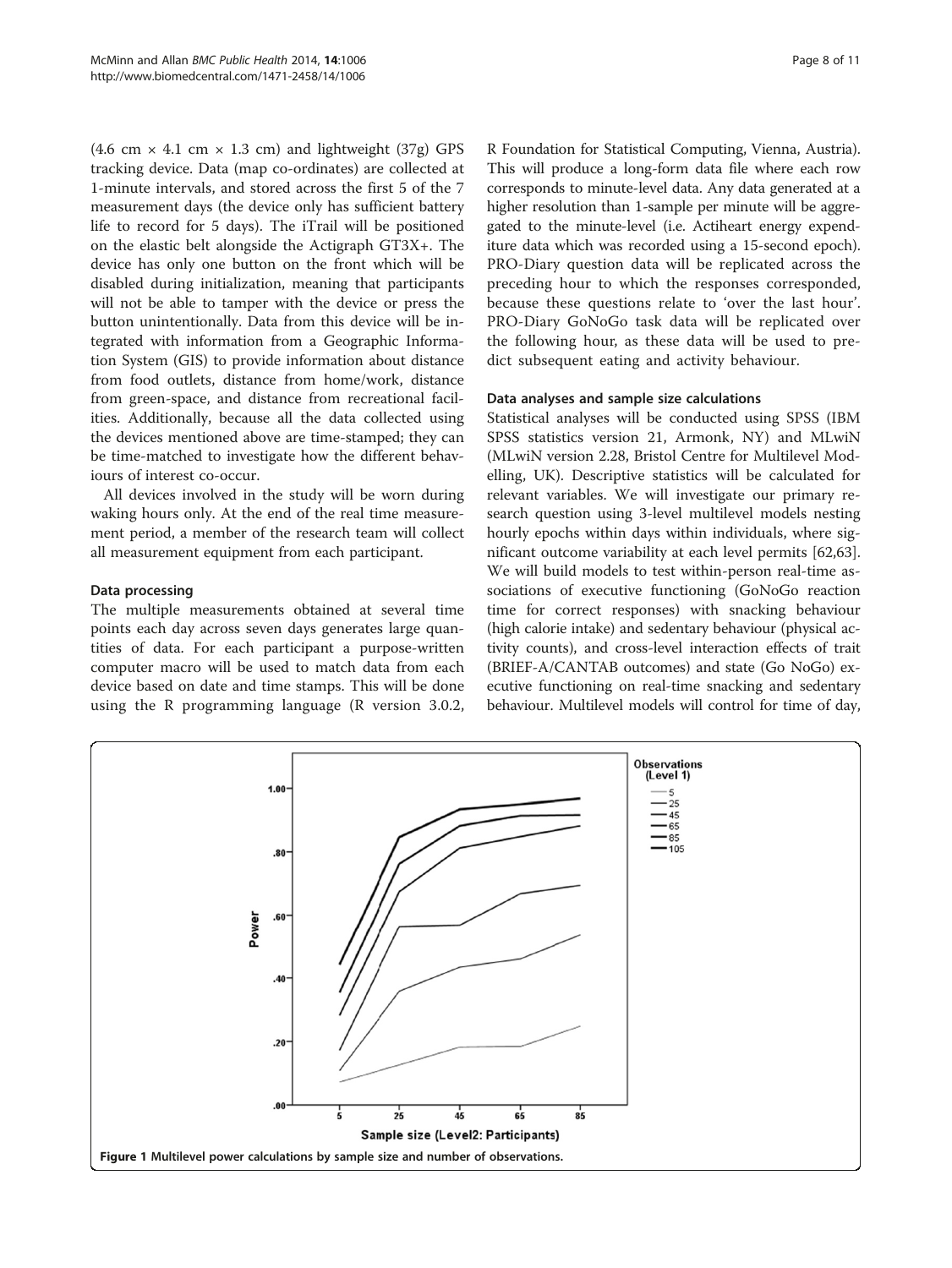<span id="page-8-0"></span>and all epoch-level or day-level predictors will be personcentred. It is very likely in a demanding protocol of this nature that there will be higher than average levels of missing data. However, multilevel modelling is robust to the biasing effects of missing data when maximum likelihood estimation methods are used [[64](#page-10-0)] so imputation of missing data will not be necessary.

MLPowSim (Bristol Centre for Multilevel Modelling, UK) and R (R version 3.0.2, R Foundation for Statistical Computing, Vienna, Austria) packages were used for sample size calculations. For the primary research question concerned with the association between executive function at a given time point and subsequent snacking the power calculations estimate a required sample of around 50 participants each with between 65 and 85 observations (i.e. repeated within-person assessments) for a power of 80%. The power curves for a combination of level2 (participants) and level 1 (observations) values are displayed in Figure [1](#page-7-0).

# **Discussion**

The executive functions likely play an important role in controlling goal-directed health behaviours, including snack food consumption. Previous studies have demonstrated the association between executive function and the consumption of unhealthy foods. Specifically, these studies have shown that individuals with weak executive control eat fewer fruits and vegetables and more snacks than intended [[10](#page-9-0)], consume more chocolate given the opportunity to eat freely [\[12\]](#page-9-0), and that stronger executive control resources are associated with lower frequency of fatty food consumption [8]. Additionally, manipulation of self-control resource via resource-depleting tasks results in reduced capacity to regulate intake of unhealthy foods [[15,16](#page-9-0)]. However, these studies have only determined cross-sectional between-person associations or obtained findings from contrived laboratory experiments designed to manipulate self-control resource, and little is known about how the executive functions co-vary with behaviours such as snacking within people over time. The SNAPSHOT study aims to determine how within-person fluctuations in the executive functions relate to the deleterious health behaviours of snacking and sedentary behaviour. This study is unique in that it uses momentary assessment techniques to provide ecologically valid data on realtime fluctuations in the efficiency of self-regulatory control.

Gaining a better understanding of how the executive functions co-vary with behaviours such as snacking and sedentary behaviour will provide valuable information about how best to intervene to change such behaviours and will allow theories about the cognitive control of behaviour to be tested within people over time.

#### Abbreviations

BMI: Body Mass Index; BRIEF-A: Behavior Rating Inventory of Executive Function®–Adult Version; CANTAB: Cambridge Automated Neuropsychological Test Battery; DEBQ: Dutch Eating Behaviour Questionnaire; EMA: Ecological Momentary Assessment; GIS: Geographic Information Systems; GPS: Global Positioning Systems; HRV: Heart Rate Variability; IPAQ: International Physical Activity Questionnaire; PANAS: Positive and Negative Affect Schedule; PDA: Personal Digital Assistant; SCG-FFQ: Scottish Collaborative Group Food Frequency Questionnaire; SDS-17: Social Desirability Scale; SPM: Raven's Standard Progressive Matrices.

#### Competing interests

The authors declare that they have no competing interests.

#### Authors' contributions

JA conceived the study idea. JA and DM designed the study protocol. DM and JA co-wrote the manuscript and both agreed on the final version for publication.

#### Authors' information

David McMinn, PhD, Rowett Institute of Nutrition and Health, University of Aberdeen, Health Sciences Building, Foresterhill Campus, Ashgrove Road, Aberdeen, AB25 2ZD. Julia Allan, PhD, School of Medicine and Dentistry, University of Aberdeen, Health Sciences Building, Foresterhill Campus, Ashgrove Road, Aberdeen, AB25 2ZD.

#### Acknowledgements

The SNAPSHOT study is funded by the Scottish Government, Rural and Environment Science & Analytical Services (RESAS) division. The study is conducted within Theme 7: Healthy Safe Diets, work package 7.1: Consumer Choice, Diet and Health.

#### Author details

<sup>1</sup> Rowett Institute of Nutrition and Health, School of Medicine and Dentistry, University of Aberdeen, Health Sciences Building, Foresterhill Campus, Ashgrove Road, Aberdeen, AB25 2ZD, Scotland. <sup>2</sup>School of Medicine and Dentistry, University of Aberdeen, Health Sciences Building, Foresterhill Campus, Ashgrove Road, Aberdeen, AB25 2ZD, Scotland.

#### Received: 10 January 2014 Accepted: 19 September 2014 Published: 26 September 2014

#### References

- 1. Chaput JP, Klingenberg L, Astrup A, Sjodin AM: Modern sedentary activities promote overconsumption of food in our current obesogenic environment. Obes Rev 2011, 12(5):e12–e20.
- 2. Alvarez JA, Emory E: Executive function and the frontal lobes: a meta-analytic review. Neuropsychol Rev 2006, 16(1):17–42.
- 3. Royall DR, Lauterbach EC, Cummings JL, Reeve A, Rummans TA, Kaufer DI, LaFrance WC Jr, Coffey CE: Executive control function: a review of its promise and challenges for clinical research. A report from the Committee on Research of the American Neuropsychiatric Association. J Neuropsychiatry Clin Neurosci 2002, 14(4):377–405.
- Gunstad J, Paul RH, Cohen RA, Tate DF, Spitznagel MB, Gordon E: Elevated body mass index is associated with executive dysfunction in otherwise healthy adults. Compr Psychiatry 2007, 48(1):57–61.
- 5. Braet C, Claus L, Verbeken S, Van Vlierberghe L: Impulsivity in overweight children. Eur Child Adolesc Psychiatry 2007, 16(8):473–483.
- 6. Cserjesi R, Molnar D, Luminet O, Lenard L: Is there any relationship between obesity and mental flexibility in children? Appetite 2007, 49(3):675–678.
- 7. Cserjesi R, Luminet O, Poncelet AS, Lenard L: Altered executive function in obesity. Exploration of the role of affective states on cognitive abilities. Appetite 2009, 52(2):535-539.
- 8. Hall PA: Executive control resources and frequency of fatty food consumption: findings from an age-stratified community sample. Health Psychol 2012, 31(2):235–241.
- 9. Wills TA, Isasi CR, Mendoza D, Ainette MG: Self-control constructs related to measures of dietary intake and physical activity in adolescents. J Adolesc Health 2007, 41(6):551–558.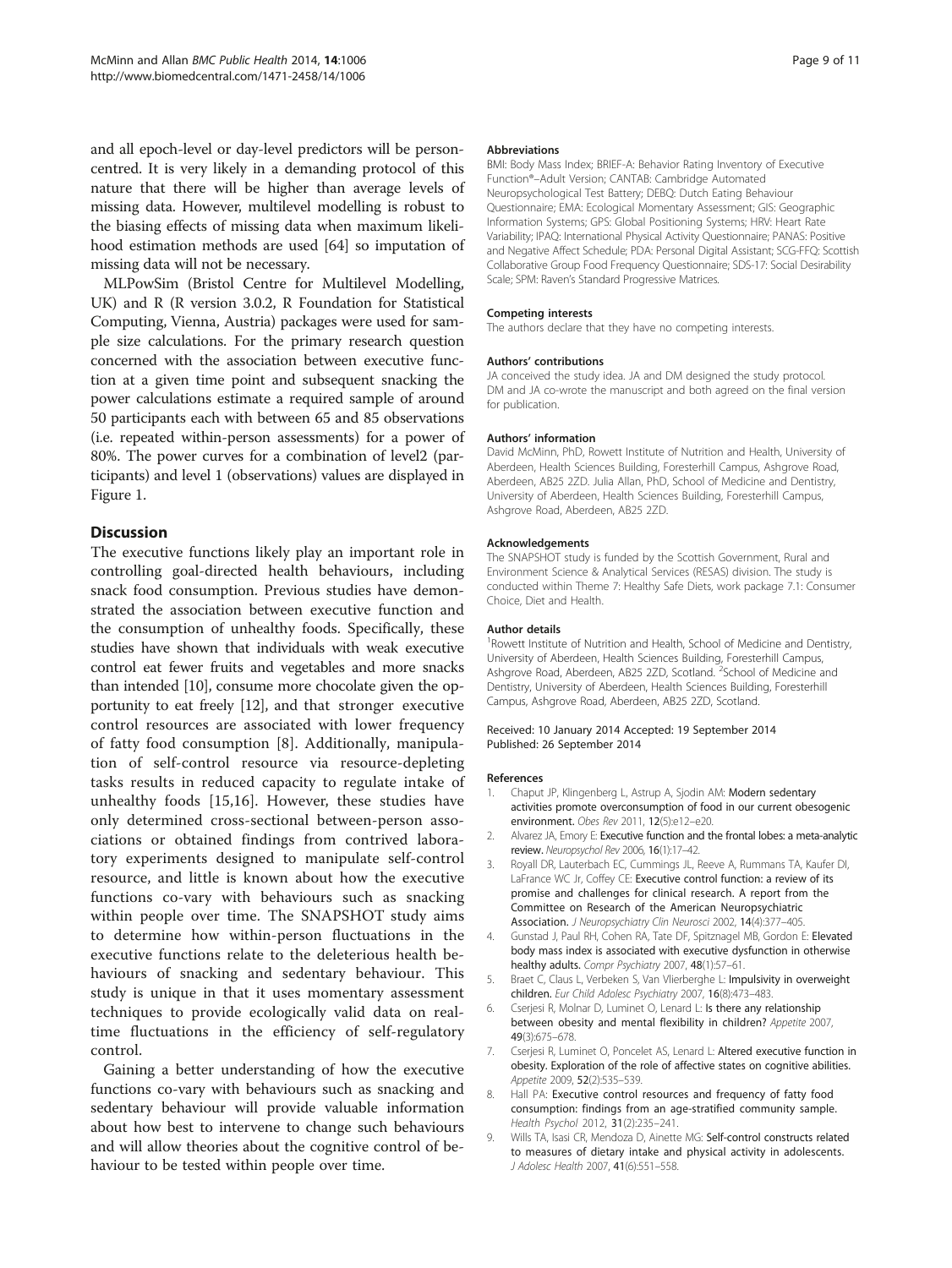- <span id="page-9-0"></span>10. Allan JL, Johnston M, Campbell N: Missed by an inch or a mile? Predicting the size of intention-behaviour gap from measures of executive control. Psychol Health 2011, 26(6):635–650.
- 11. Hall PA, Fong GT, Epp LJ, Elias LJ: Executive function moderates the intention-behavior link for physical activity and dietary behavior. Psychol Health 2008, 23(3):309–326.
- 12. Allan JL, Johnston M, Campbell N: Unintentional eating. What determines goal-incongruent chocolate consumption? Appetite 2010, 54(2):422–425.
- 13. Baumeister RF: Ego depletion and self-control failure: an energy model of the self's executive function. Self Identity 2002, 1(2):129–136.
- 14. Schmeichel BJ: Attention control, memory updating, and emotion regulation temporarily reduce the capacity for executive control. *J Exp* Psychol Gen 2007, 136(2):241–255.
- 15. Vohs KD, Heatherton TF: Self-regulatory failure: a resource-depletion approach. Psychol Sci 2000, 11(3):249–254.
- 16. Hagger MS, Panetta G, Leung CM, Wong GG, Wang JC, Chan DK, Keatley DA, Chatzisarantis NL: Chronic inhibition, self-control and eating behavior: test of a 'resource depletion' model. PLoS One 2013, 8(10):e76888.
- 17. Baumeister RF, Heatherton TF, Tice DM: Losing Control: How and Why People Fail at Self-Regulation. San Diego: Academic Press; 1994.
- 18. Gailliot MT, Baumeister RF, DeWall CN, Maner JK, Plant EA, Tice DM, Brewer LE, Schmeichel BJ: Self-control relies on glucose as a limited energy source: willpower is more than a metaphor. J Pers Soc Psychol 2007, 92(2):325–336.
- 19. Summerbell CD, Moody RC, Shanks J, Stock MJ, Geissler C: Sources of energy from meals versus snacks in 220 people in four age groups. Eur J Clin Nutr 1995, 49(1):33–41.
- 20. McCrory MA, Fuss PJ, McCallum JE, Yao M, Vinken AG, Hays NP, Roberts SB: Dietary variety within food groups: association with energy intake and body fatness in men and women. Am J Clin Nutr 1999, 69(3):440–447.
- 21. Conner M, Norman P: Body weight and shape control: examining component behaviours. Appetite 1996, 27(2):135–150.
- 22. Katzmarzyk PT, Church TS, Craig CL, Bouchard C: Sitting time and mortality from all causes, cardiovascular disease, and cancer. Med Sci Sports Exerc 2009, 41(5):998–1005.
- 23. Bowman SA: Television-viewing characteristics of adults: correlations to eating practices and overweight and health status. Prev Chronic Dis 2006, 3(2):A38.
- 24. Pearson N, Biddle SJH: Sedentary behavior and dietary intake in children, adolescents, and adults: a systematic review. Am J Prev Med 2011, 41(2):178–188.
- 25. Thomson M, Spence JC, Raine K, Laing L: The association of television viewing with snacking behavior and body weight of young adults. Am J Health Promot 2008, 22(5):329–335.
- 26. Van Strien T, Frijters J, Bergers G, Defares P: The Dutch Eating Behavior Questionnaire (DEBQ) for assessment of restrained, emotional, and external eating behavior. Int J Eat Disord 1986, 5:295-315.
- 27. Gorman BS, Allison DB: Measures of Restrained Eating. In Handbook of Assessment Methods for Eating Behaviors and Weight-Related Problems: Measures, Theory, and Research. Edited by Anonymous. Thousand Oaks, CA, US: Sage Publications, Inc; 1995:149–184.
- 28. van Strien T, Peter Herman C, Anschutz D: The predictive validity of the DEBQ-external eating scale for eating in response to food commercials while watching television. Int J Eat Disord 2012, 45(2):257-262.
- 29. Masson L, MCNeill G, Tomany J, Simpson J, Peace H, Wei L, Grubb D, Bolton-Smith C: Statistical approaches for assessing the relative validity of a food-frequency questionnaire: use of correlation coefficients and the kappa statistic. Public Health Nutr 2003, 6(03):313-321.
- 30. Jia X, Craig LCA, Aucott LS, Milne AC, Mcneill G: Repeatability and validity of a food frequency questionnaire in free-living older people in relation to cognitive function. J Nutr Health Aging 2008, 12(10):735-741.
- 31. Hagstromer M, Oja P, Sjostrom M: The International Physical Activity Questionnaire (IPAQ): a study of concurrent and construct validity. Public Health Nutr 2006, 9(6):755–762.
- 32. Delis D, Kaplan E, Kramer J: The Delis-Kaplan Executive Function System. The Psychological Corporation: San Antonio, TX; 2001.
- 33. Roth RM, Isquith PK, Gioia GA: Behavioral Rating Inventory of Executive Function - Adult Version. Lutz: Psychological Assessment Resources Inc; 2005.
- 34. Baldo JV, Shimamura AP, Delis DC, Kramer J, Kaplan E: Verbal and design fluency in patients with frontal lobe lesions. J Int Neuropsychol Soc 2001, 7(05):586–596.
- 35. Schonfeld AM, Mattson SN, Lang AR, Delis DC, Riley EP: Verbal and nonverbal fluency in children with heavy prenatal alcohol exposure. J Stud Alcohol 2001, 62(2):239–246.
- 36. U.S. Bureau of the Census: Current population survey, March 2002. [Data file]. Washington, DC: U.S. Department of Commerce; 2002.
- 37. Roth RM, Isquith PK, Gioia GA: BRIEF-A. Behavior Rating Inventory of Executive Function-Adult Version Professional Manual. Lutz: Psychological Assessment Resources; 2005.
- 38. Gardner B, Abraham C, Lally P, de Bruijn GJ: Towards parsimony in habit measurement: testing the convergent and predictive validity of an automaticity subscale of the Self-Report Habit Index. Int J Behav Nutr Phys Act 2012, 9:102–5868. 9-102.
- 39. Raven J, Raven JC, Court JH: Manual for Raven's Progressive Matrices and Vocabulary Scales. San Antonio TX: Harcourt Assessment; 2004.
- 40. Court JH, Raven J: Manual for Raven's Progressive Matrices and Vocabulary Scales–Section 7: Research and References: Summaries of Normative, Reliability, and Validity Studies and References to All Sections. Oxford: Oxford Psychologists Press; 1995.
- 41. Watson D, Clark LA, Tellegen A: Development and validation of brief measures of positive and negative affect: the PANAS scales. J Pers Soc Psychol 1988, 54(6):1063–1070.
- 42. Crawford JR, Henry JD: The Positive and Negative Affect Schedule (PANAS): Construct validity, measurement properties and normative data in a large non-clinical sample. Br J Clin Psychol 2004, 43(3):245–265.
- 43. Stöber J: The Social Desirability Scale-17 (SDS-17): Convergent validity, discriminant validity, and relationship with age. Eur J Psychol Assess 2001, 17:222–232.
- 44. Singh-Manoux A, Marmot MG, Adler NE: Does subjective social status predict health and change in health status better than objective status? Psychosom Med 2005, 67(6):855–861.
- 45. Hampton SM, Middleton B: Validation of Electronic Diary (PRO-Diary) Compared to Validated Paper Questionnaires. 2011. [www.camntech.com.](http://www.camntech.com)
- 46. Kelly B, King L, Bauman A, Smith BJ, Flood V: The effects of different regulation systems on television food advertising to children. Aust  $N Z J$ Public Health 2007, 31(4):340–343.
- 47. Matthews G, Jones DM, Chamberlain AG: Refining the measurement of mood: The UWIST Mood Adjective Checklist. Br J Psychol 1990, 81(1):17–42.
- 48. Tice DM, Baumeister RF, Shmueli D, Muraven M: Restoring the self: positive affect helps improve self-regulation following ego depletion. J Exp Soc Psychol 2007, 43(3):379–384.
- 49. Baumeister RF, Heatherton TF: Self-regulation failure: an overview. Psychol Inq 1996, 7(1):1–15.
- 50. Baumeister RF, Vohs KD: Self-regulation, ego depletion, and motivation. Soc Personal Psychol Compass 2007, 1(1):115–128.
- 51. McMinn D, Acharya R, Rowe DA, Gray SR, Allan JL: Measuring activity energy expenditure: accuracy of the GT3X + and actiheart monitors. Int J Exerc Sci 2013, 6(3):217–229.
- Brage S, Brage N, Franks PW, Ekelund U, Wareham NJ: Reliability and validity of the combined heart rate and movement sensor Actiheart. Eur J Clin Nutr 2005, 59(4):561–570.
- 53. Yeh SY, Forsythe A, Hon EH: Quantification of fetal heart beat-to-beat interval differences. Obstet Gynecol 1973, 41(3):355–363.
- 54. Friedman BH, Thayer JF: Autonomic balance revisited: panic anxiety and heart rate variability. J Psychosom Res 1998, 44(1):133-151.
- 55. Porges SW: Cardiac vagal tone: a physiological index of stress. Neurosci Biobehav Rev 1995, 19(2):225–233.
- 56. Thayer JF, Lane RD: A model of neurovisceral integration in emotion regulation and dysregulation. J Affect Disord 2000, 61(3):201–216.
- 57. Porges SW, Doussard-Roosevelt JA, Portales AL, Greenspan SI: Infant regulation of the vagal brake predicts child behavior problems: a psychobiological model of social behavior. Dev Psychobiol 1996, 29(8):697–712.
- 58. Johnsen BH, Thayer JF, Laberg JC, Wormnes B, Raadal M, Skaret E, Kvale G, Berg E: Attentional and physiological characteristics of patients with dental anxiety. J Anxiety Disord 2003, 17(1):75-87.
- Fabes RA, Eisenberg N: Regulatory control and adults' stress-related responses to daily life events. J Pers Soc Psychol 1997, 73(5):1107–1117.
- 60. Hansen AL, Johnsen BH, Thayer JF: Vagal influence on working memory and attention. Int J Psychophysiol 2003, 48(3):263-274.